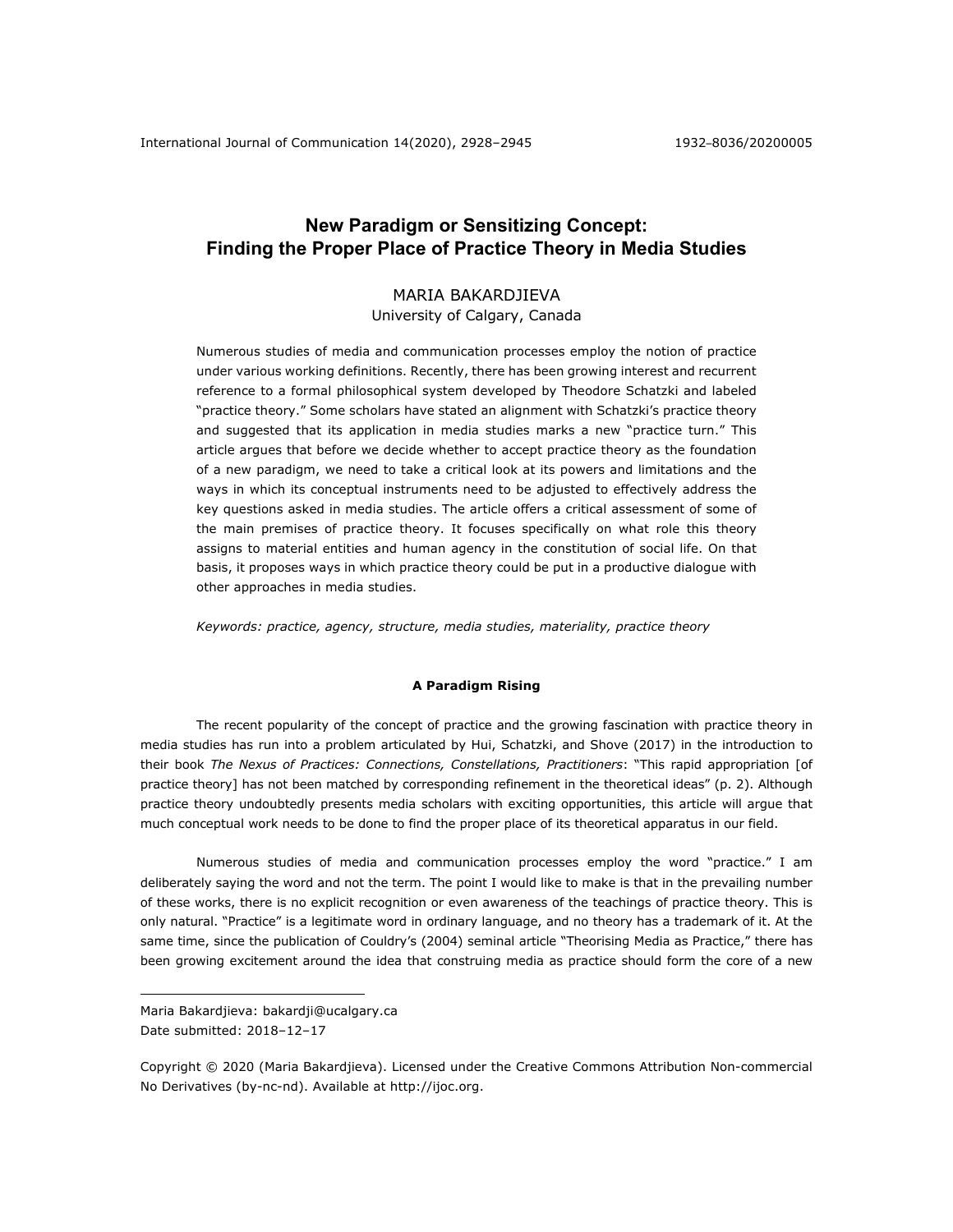paradigm of media research. The "growth of practice theory in sociology" (Couldry, 2010, p. 35) is supposed to serve as the frame of reference for this new paradigm. The collection *Theorising Media and Practice,* edited by Bräuchler and Postill (2010), further propelled this trend. References to the key exponents of the practice theory school (Reckwitz, 2002b; Schatzki, 1996) started populating the citation lists of researchers publishing in media and communication journals. To study "media as practice" or "media practices" became an explicit aim and conceptual orientation for many.<sup>1</sup> The proposed new paradigm seemed to be gaining momentum as it was attracting "an enduring group of adherents away from competing modes of scientific activity," as per one of Kuhn's (1962/1970, p. 10) criteria defining what a paradigm is. Kuhn's (1962/1970) main criterion, however, is that paradigms are based on "universally recognized scientific achievements that for a time provide model problems and solutions to a community of practitioners" (p. viii).

Accepting that to seek universal agreement in a scholarly area such as media studies is unrealistic and unfair, it is still a good idea to take a close look at the achievements of practice theory that would provide the adherents of the "media as practice" paradigm with "model problems and solutions"; those key principles that will direct their answers to questions such as "What are the fundamental entities of which the universe is composed? How do these interact with each other and with the senses? What questions may legitimately be asked about such entities and what techniques employed in seeking solutions?" (Kuhn, 1962/1970, pp. 4–5). Depending on the results of an examination of the central claims and intellectual achievements of practice theory, then, we would be in a better position to determine whether the new paradigm is worth instigating a "scientific revolution" (Kuhn, 1962/1970, p. 92), or should some conciliatory steps of scholarly diplomacy be undertaken in settling its disputes with its predecessors.

Thus, my objective in this article is to start a process of deciphering and sorting out the foundational concepts and premises of practice theory and critically assessing their potential to inform and enrich media research. I am fully aware that "there is no such thing as a unified practice theory" (Nicolini, 2012, p. 8), but rather a broad family or collection of what some have termed "praxeological approaches" (Nicolini, 2012; Reckwitz, 2002b). The roots of praxeological thinking run deep, and its proponents have brought up precedents from as far back as Plato and Aristotle (Nicolini, 2012, pp. 24–25). They have also pointed out the growing "practice orientation" (Ortner, 1984, p. 147; Postill, 2010) that swept across social theory and anthropology in the 1980s. Since the late 1990s, however, concerted attempts to consolidate the common principles of such approaches into an "ideal type of practice theory" (Reckwitz, 2002b, pp. 244, 260) have been made. It is this ideal type that has been picked up by media and communication scholars of late as testified by the names and sources appearing in their citations. Therefore, my discussion here will focus on the work of some of the most prominent flag bearers of the latest turn in the "practice turn": philosophers Theodore Schatzki and Andreas Reckwitz, and organizational sociologist Davide Nicolini. To distinguish this particular "ideal type" of theorizing, the label I use for it hereafter is capitalized "Practice Theory."

In what follows, I will argue that the notion of practice is a new name for a long-standing object of interest shared by generations of researchers in the field of media studies. I will trace some of the history of

 $1$  Couldry's (2004) programmatic article "Theorising Media as Practice" advocating the new paradigm has been cited close to 800 times. Brauchler and Postill's (2010) collection *Theorising Media and Practice* has also enjoyed significant following (Google Scholar, September, 2019).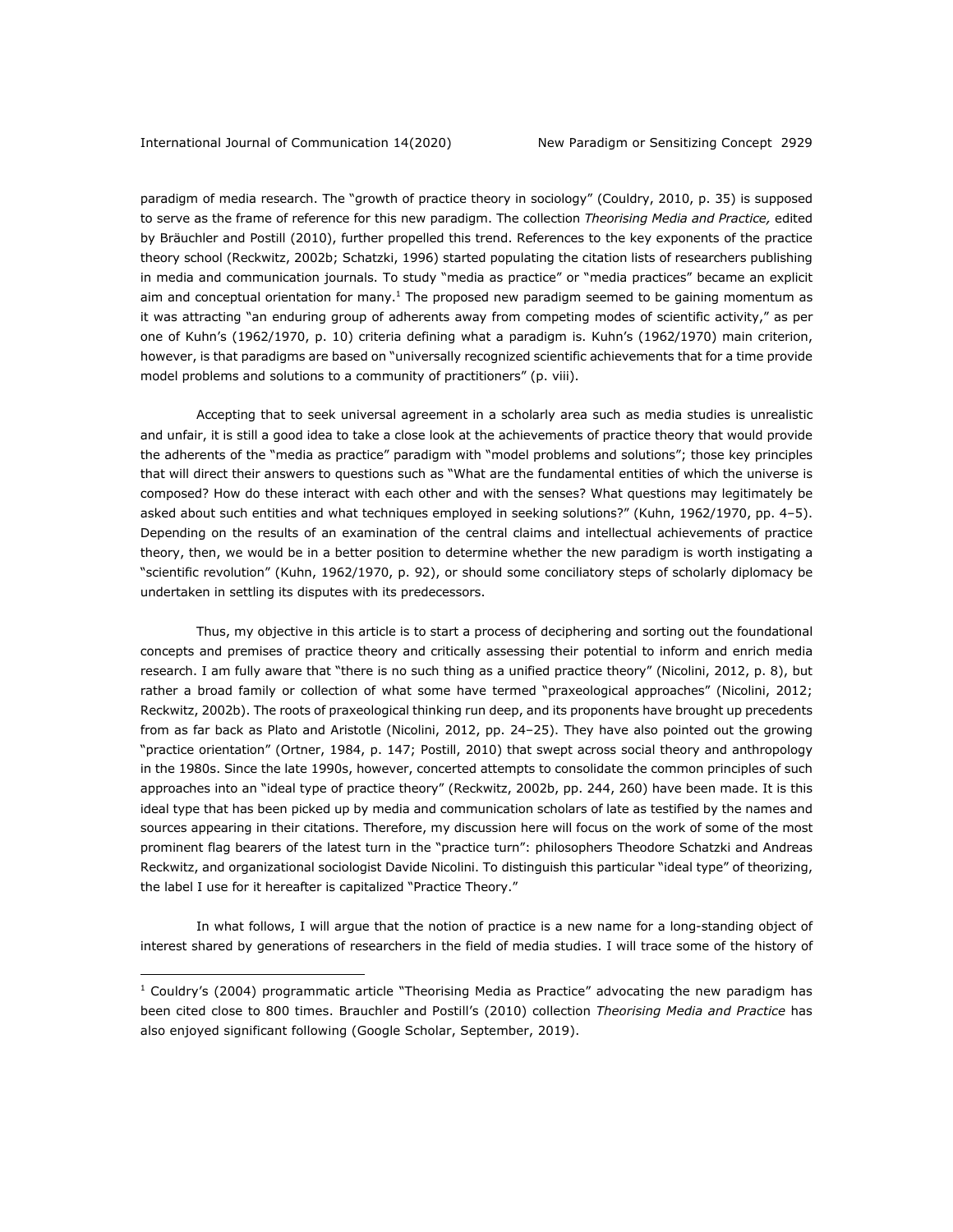how it has manifested itself in several well-known traditions. I will look for the similarities and differences between these traditions and the framework proposed by Practice Theory. Then, I will turn to Practice Theory itself and focus specifically on the role it assigns to material entities (things, objects, technologies) and human agency in the constitution of social life. These are issues of particular significance for Media Studies, and I will attempt to sift through the possibilities and difficulties that an adoption of Practice Theory lens would pose to our efforts to deal with them. On that basis, I will propose ways in which we could use "practice" not as a battle cry for a paradigm shift but as a "sensitizing concept." According to Blumer (1954), "a sensitizing concept gives the user a general sense of reference and guidance in approaching empirical instances" (p. 6). Unlike "definitive concepts," it does not "provide prescriptions of what to see," but "merely suggests directions along which to look" (p. 6). The insights of Practice Theory, I argue, could enter a productive dialogue with other approaches in Media Studies in the form of precisely this kind of sensitizing concepts.

## **Trail of Crumbs: Practice in Media Studies**

The notion of practice is a new name for a long-standing interest shared by generations of researchers in the field of media studies. "What, quite simply, are people doing in relation to media across a whole range of situations and contexts?"—the question that according to Couldry (2004, p. 119) would demarcate the new "media as practice" paradigm—is an old question with a long history in the field. Here, I will offer a short selection of the best-known approaches that have raised and addressed this question.

The preoccupation with media effects that characterized the early years of the fledging discipline was relatively early counterbalanced by an inquiry going in the opposite direction: from "what do media do to people?" to "what do people do with the media?" Already, in the late 1940s, researchers started articulating the idea that the media get drawn into a spectrum of diverse "uses" that produce important gratifications (Blumler & Katz, 1974; Katz, Blumler, & Gurevitch, 1974). The uses and gratifications approach, very much alive and well to this day (see McCay-Peet & Quan-Haase, 2017), relied on the assumption that universal psychological and social needs were at play in the choices made by audience members in their dealings with media. The studies informed by this tradition formulated typologies of uses that could be read as a list of common practices understood in the general sense of the word: [practices of] information seeking, coordination, socialization/affection seeking, status seeking, escape, and entertainment (see McQuail, 2010). Although it stemmed from a rationalist and positivist epistemological universe diametrically opposite to Practice Theory, this work represented an effort to break up "audiencing" (Couldry, 2004, p. 121) into a set of userdriven recurrent activities associated with different kinds of media.

What people do with the media, more specifically with the texts circulated by the media, was further explored by the British Cultural Studies tradition that recognized the ability of audiences to give different interpretations to media messages depending on preexisting cultural beliefs and situated life experiences. People were seen as doing something in relation to media messages at a cognitive level: They were accepting, negotiating, or resisting preferred readings and ideological frameworks. They were using media content in their interactions with others to articulate certain positions and relations (Morley, 1980; Morley & Brundson, 1999).

In 1984, Radway famously observed that a common feature of her interviews with women, regular readers of the romance, was that they "focused so resolutely on the significance of *the act of romance reading*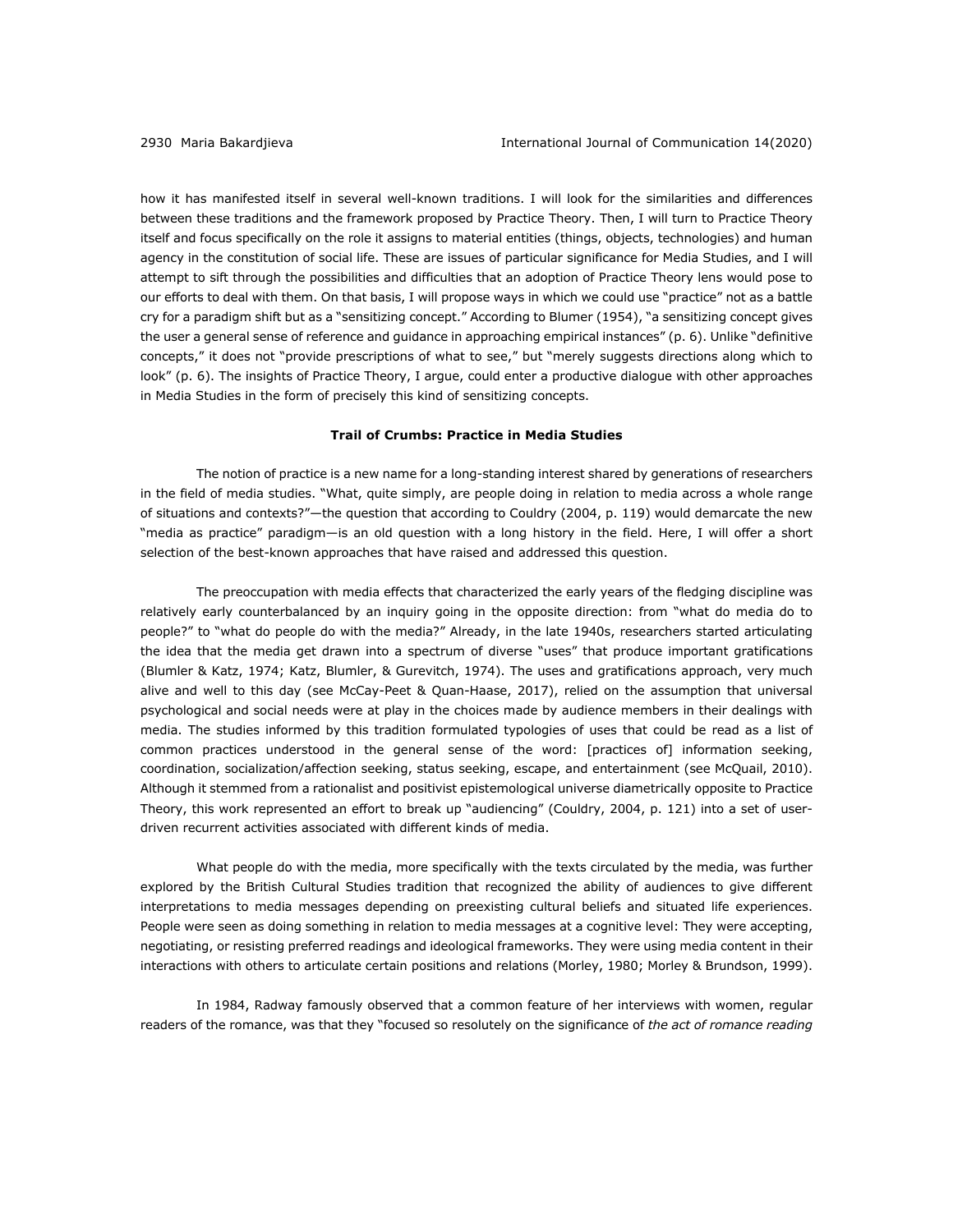rather than on the meaning of the romance" (p. 86, emphasis in original). What women did in relation to the romance was what mattered, Radway argued, very much in the spirit of Couldry's (2004) more recent appeal. Also, in the 1980s, *Family Television* (Morley, 1986) offered detailed descriptions of activities and interactions surrounding the television set and the remote control in the home and showed how they were intertwined with the reinforcement of gender boundaries and roles. Practices, we could say, of "flicking" between channels, family television viewing, cooking, and passing time meshed with "media practices" such as viewing.

In the early 1990s, Silverstone, Hirsh, and Morley (1992), and later Silverstone and Haddon (1996), as well as Silverstone's (1994) important book *Television and Everyday Life*, initiated a new type of inquiry into what people do with the media and, even further, to the media: the domestication approach. That approach was later applied to studying what users were doing as they integrated a range of emerging digital technologies, including computer networks and communication systems, into their everyday lives (Bakardjieva, 2005; Bakardjieva & Smith, 2001; Berker, Hartmann, Punie, & Ward, 2006; Silverstone, 2005). The keywords—"users," "use," and "everyday life"—were not terms drawn from the lexicon of Practice Theory, but the research carried out in that vein did look closely at embodied "doings and sayings" (Schatzki, 1996) in local settings. These continuities are important to recognize when searching for the possible contribution that Practice Theory could make to media studies (Pentzold, 2016). This would strengthen rather than undermine the case for its application because it would help us plug its instruments and insights precisely where they can add value. Synergy among approaches may be less spectacular than a break or clash of paradigms, but in what follows I will argue that it can take us further with fewer sacrifices.

The work I have described above unfolded during approximately the same period when the philosophical foundation of the "ideal type of practice theory" (Reckwitz, 2002b, pp. 244, 260) was articulated by Theodor Schatzki (1996). There were no significant intellectual intersections and interactions between the two schools of thought, although many common interests, inspirations, and intuitions can be spotted. This was due to a large extent to disciplinary divisions; however, there were also some substantive differences in the goals and background assumptions. The studies of media in everyday life tended to focus not on habitual repetitive activities as the main constituents of social life (like Practice Theory), but on newly introduced and sometimes disruptive media technologies. They assumed a social constructivist perspective, which means they saw social actors engaged in signification work and interaction as the main driver of what was going on around these technologies. In opposition to economic and technological structuralisms and determinisms, they opted to highlight the agency of media users. Interestingly, both Schatzki (1996) and Silverstone (1994) cited Bourdieu around the same time, but for different purposes. Schatzki reworked Bourdieu's ideas to place practices outside of human actors as "arrays of understandings, rules and structure" (p. 106) that organize the embodied doings and sayings of the individuals who perform them, whereas Silverstone griped about Bourdieu's "understressing" of the creative capacities of agents:

But nevertheless while Bourdieu uses the analysis of consumption to display the structuring of patterns of everyday life in contemporary society, and does so to convincing effect, he understresses the dynamics: the shifts and turns, the squirming and the resistances which in their significance or lack of significance, do indeed make consumption an active, sometimes creative, process in which individual and social statuses and identities are claimed, reclaimed and constantly being negotiated. (Silverstone, 1994, pp. 116-117)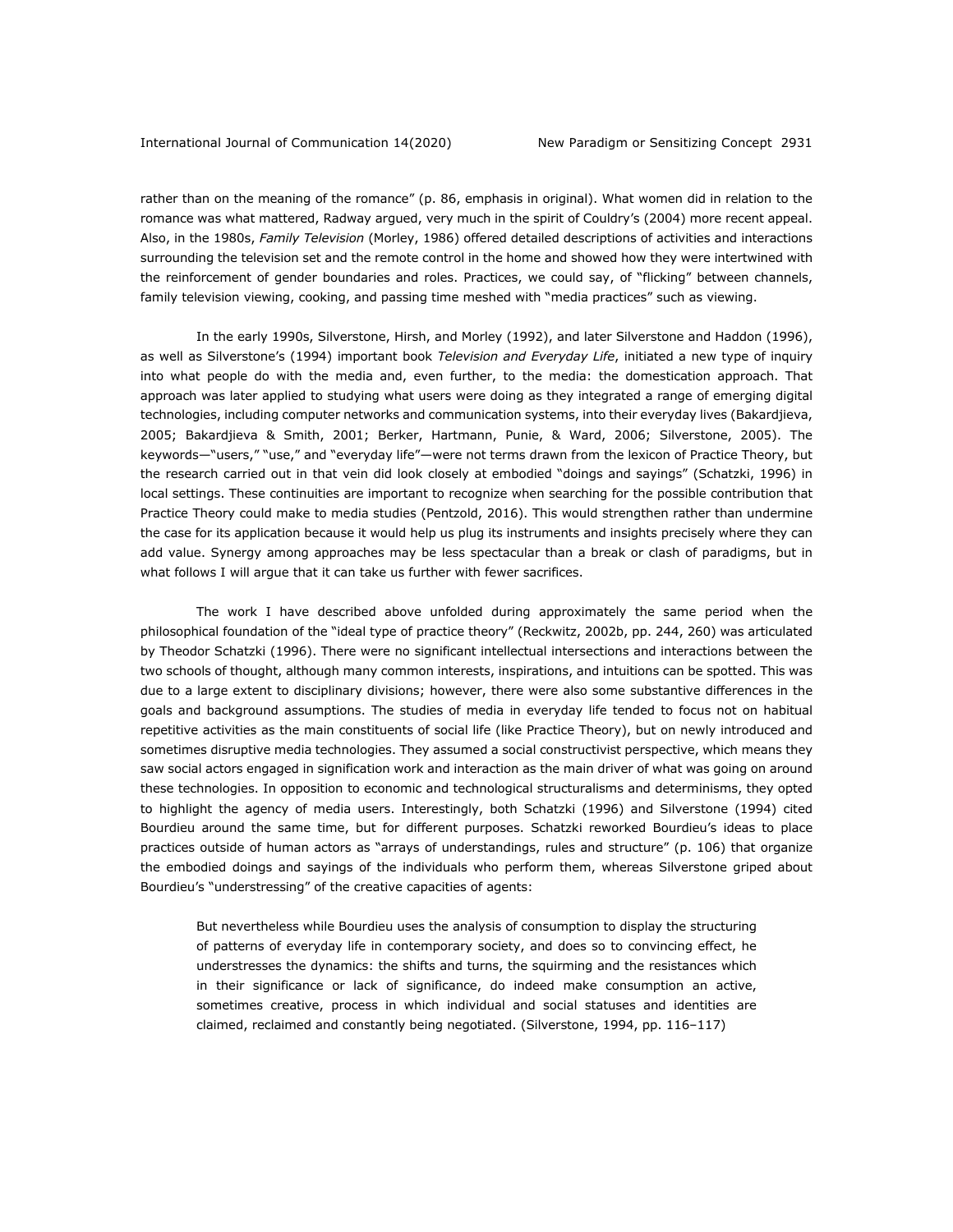Indeed, multiple studies of media technologies in everyday life provided evidence of the meaningful and creative user/human agency. Analyses in this vein demonstrated the "expansive potential" (Miller & Slater, 2000) of both media and practices, which meant that new, previously nonexistent practices could be imagined and pursued by human agents drawing on the affordances of the new media technologies. In contrast, Schatzki criticized the "overintellectualizing accounts of human activity" (1997, p. 283) he found in Bourdieu and Giddens and made the decentering of human agency one of the central goals of Practice Theory.

## **The Ontological Underpinning of Practice Theory**

The ambitions of the Practice Theory that Theodore Schatzki and his followers went on to formulate in subsequent publications are comparable with those of actor network theory—no more and no less than "reassembling the social" (Latour, 2005). Practice Theory aims to provide new foundations for understanding the social world differing from those offered by structuralism, phenomenology, and discourse theory among other influential schools of thought:

Although praxeological "new speak" is highly modest in its terminology . . . it implies a considerable shift in our perspective on body, mind, things, knowledge, discourse, structure/process and the agent. . . . Although practice theory is an example of cultural theory, not all cultural theories are practice theories. Rather, one can distinguish between four forms of cultural theories: culturalist mentalism, textualism, intersubjectivism and practice theory. On a very basic level, these schools of thought offer opposing locations of the social and conceptualize the "smallest unit" of social theory differently: in minds, discourses, interactions and "practices." (Reckwitz, 2002b, pp. 244–245)

Practice Theory, picks its germinal inspirations from philosophical and sociological contributions that search for ways to bridge the proverbial duality between structure and agency. The founding figure of the school, Theodore Schatzki, starts out by tracing the role the concept of practice plays in the works of authors such as Anthony Giddens, Pierre Bourdieu, Jean-François Lyotard, and Charles Taylor, whom he labels as "prominent practice theorists" (Schatzki, 1997, p. 284). Their theories, according to Schatzki, are characterized by a Wittgesnsteinian perspective on social action that emphasizes practical understanding and a sense of "how to go on" over "representational," explicitly formulated rules as drivers of human action.

Although the school of Practice Theory initiated by Schatzki acknowledges these pivotal insights, it takes it upon itself to radicalize the conceptualization of practice by folding both agency and structure into it. It makes practice not only the entry point but also the one and only fundamental building block responsible for the constitution of society. As Nicolini (2012) puts it, "It is practice all the way down" (p. 217). And for that matter, it is practice all the way up—nothing stands above or below practice. In no uncertain terms, Schatzki (2016) also advocates a "flat ontology" representing the social as a massive concatenation of practices. Departing sharply from Giddens and Bourdieu, the practice theorists from the Schatzkian school, declare alleged entities of a higher level—such as system, institution, social structure, culture, collective conscience, and fields—to be "metaphysical" and "mysterious" (Nicolini, 2012, p. 235). The efforts to invent them contravene the proper way of conceptualizing the social as a sprawling "plenum"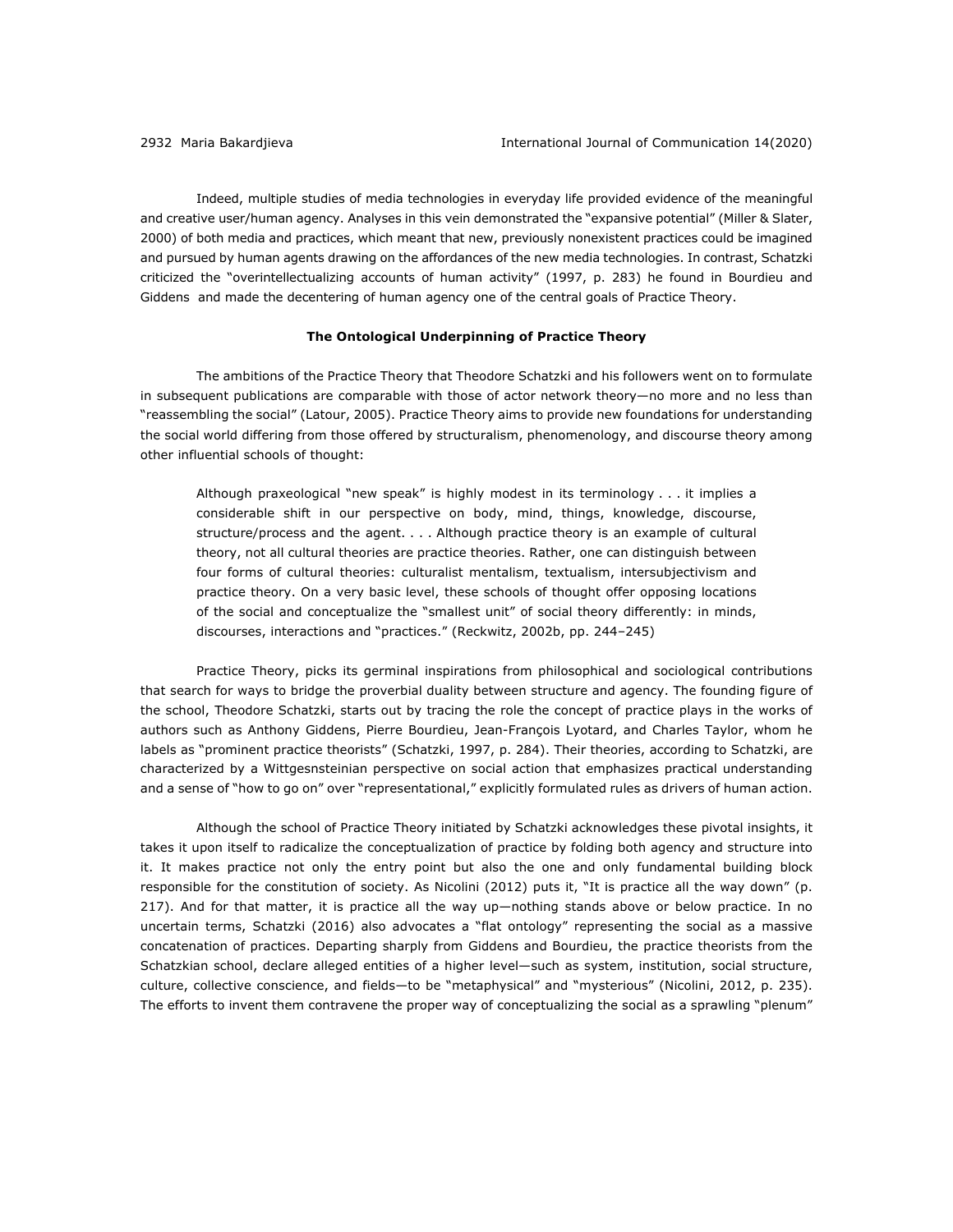(Schatzki, 2012, p. 21) of practices interlinked in bundles, configurations, constellations, social phenomena (i.e., larger chunks of patterned doings and sayings).

The observable and palpable performance of human bodies engaged in their regular routines is where, in the view of these theorists, practices can be found, defined, and understood. A practice, Schatzki (2012) states, "is an open-ended, spatially–temporally dispersed nexus of doings and sayings" (p. 14).

Each can be understood to be an open-ended set of actions linked by (a) pools of practical understanding, (b) arrays of explicit rules, and (c) a teleoaffective structure. An action belongs to a practice if it expresses one of the understandings, rules or teleoaffective elements that organise that practice. (Schatzki, 1997, p. 304)

These "open-ended sets of actions" are not intentionally engineered by human actors, but rather have an independent existence (practice as entity) that practitioners enact when they engage in practice as performance.

Despite eschewing the notion of higher-level entities, Practice Theory does make an attempt to describe the ways in which practices interconnect to form larger social phenomena; however, the way it talks about these phenomena is mystifying. Bundles and constellations (see above) are, supposedly, not the same as fields, institutions, and structures, as they all lie in the two-dimensional plane of a flat ontology. Practices simply "swarm" (Nicolini, 2012, p. 178) together to form bundles and constellations. Researchers may want to read this as a recommendation to always work their way from the minutia of practices into the plenum, and not ask whether the plenum itself possesses any structural features that may shape practices.

In sum, Practice Theory invites us to accept that practice is the essential atom of the social world, and subsequently to identify and understand the subcomponents and the internal structure of that elementary unit, as well as to capture the mechanisms of the interactions and interconnections that occur between and among units (practices). Even though these units come together to form a "wider picture," practice theoreticians refuse to attach to them any of the traditional labels pertaining to an agency-structure view of the social world. There is no place for entities acting over the heads and bodies of practitioners in Practice Theory. And yet, these heads and bodies are not the inventors, makers, or advocates of practices in any "intellectualist" agentic sense.

#### **Practices and Material Arrangements**

One key characteristic of practice with particular significance for media scholars who often deal with communication devices is Schatzki's (2012) assertion that "the activities that compose practices are inevitably, and often essentially, bound up with material entities" to form "bundles" (p. 16). Practices and things ("material arrangements" in Schatzki's vocabulary) are inseparable and mutually constitute one another. Schatzki claims, that "material arrangements ubiquitously prefigure the perpetuation of practices" (p. 17) as well as changes in them.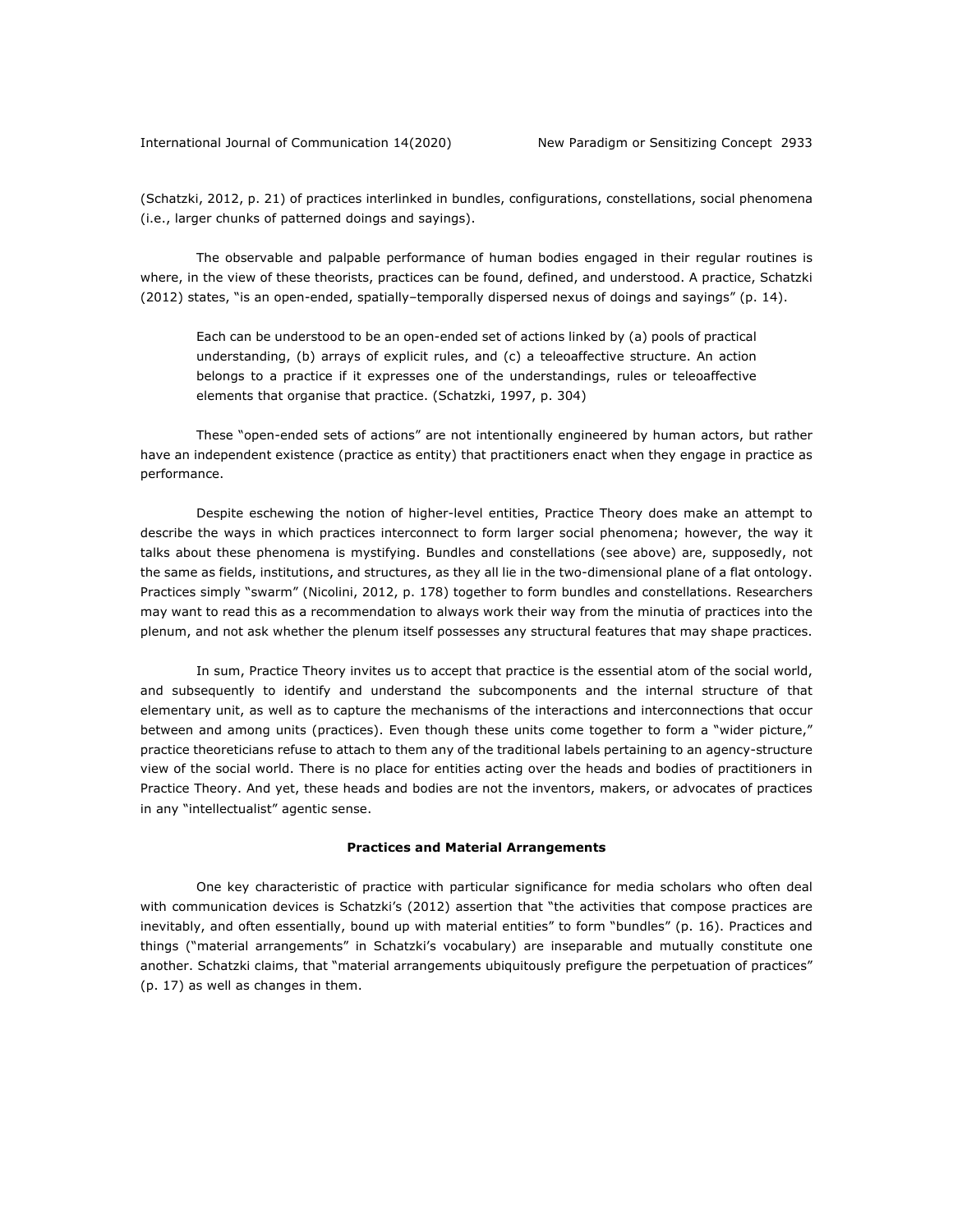Although Schatzki had originally kept practices and material arrangements separate while admitting their pervasive intertwinement, the status of material arrangements (objects, artifacts, technologies, physical infrastructures, natural materials, etc.) has been disputed and continuously revised in his and his followers' works. Andreas Reckwitz, a vocal exponent of Practice Theory insists that a Latourean actor network perspective must be integrated with Schatzki's conception of practice because

certain things or artefacts provide more than just objects of knowledge, but necessary, irreplaceable components of certain social practices . . . their social significance does not only consist in their being "interpreted" in certain ways, but also in their being "handled" in certain ways and in being constitutive, effective elements of social practices. (Reckwitz, 2002a, p. 211)

According to Reckwitz (2002a), because human doings are most often "doings with things" (p. 212), "both the human bodies/minds and the artefacts provide 'requirements' or components necessary to a practice" (p. 212). This position has important implications for the understanding of social order and social change, as I will discuss later.

Nicolini (2012), for his part, points out that that practices are inherently heterogeneous (like Latour's heterogeneous networks) and sociomaterial. Objects, materials, and technology, he argues, need to be studied "in practice and with reference to the practices in which they are involved" (p. 171). Neither practices nor objects can be understood without acknowledging the "entanglement between human and non-human performativity" (p. 171). That said, unlike Latour, Nicolini seems to lean toward the position of those who distinguish human and nonhuman elements of practice by virtue of the unique capacity for intentionality possessed by humans.

Nicolini (2012) also makes a gesture toward a broader horizon. He highlights the practice–material entanglement as being responsible for the recursive constitution of large-scale "social orders" (such as an office, or a factory, and we could add, a newsroom). Established by practices, social orders are the "arrangement of people, artefacts, organisms and things in which we conduct our lives, and which make our life possible" (p. 173). Thus, if researchers want to make sense of a social order, they have to sort out the ongoing practices and the material arrangements that compose it.

Sociologist Elizabeth Shove and her coauthors (2012) explicitly distinguish their practice approach by the premise that things should be treated as elements of practice rather than as external entities albeit "meshed" (Schatzki, 2003, p. 195) with it. Thus, Shove et al. (2012) propose a new model of practice where "materials," "encompassing objects, infrastructures, tools, hardware and the body itself" (p. 23), represent one of its three formative components. The other building elements are "competence," standing for practical understanding and knowledge, and "meaning," which includes mental activities, emotions, and motivations (p. 23). Specific practices emerge, Shove and her coauthors argue, when links are established among these three types of elements. Practices disintegrate when these links fall apart and cease to connect the three types of elements into a unitary structure. Shove et al. draw on social studies of technology (Kline & Pinch, 1996; Oudshoorn & Pinch, 2003) and historical studies of various technologies to show how the consolidation of particular practices has involved a dynamic of connection and interaction among the three types of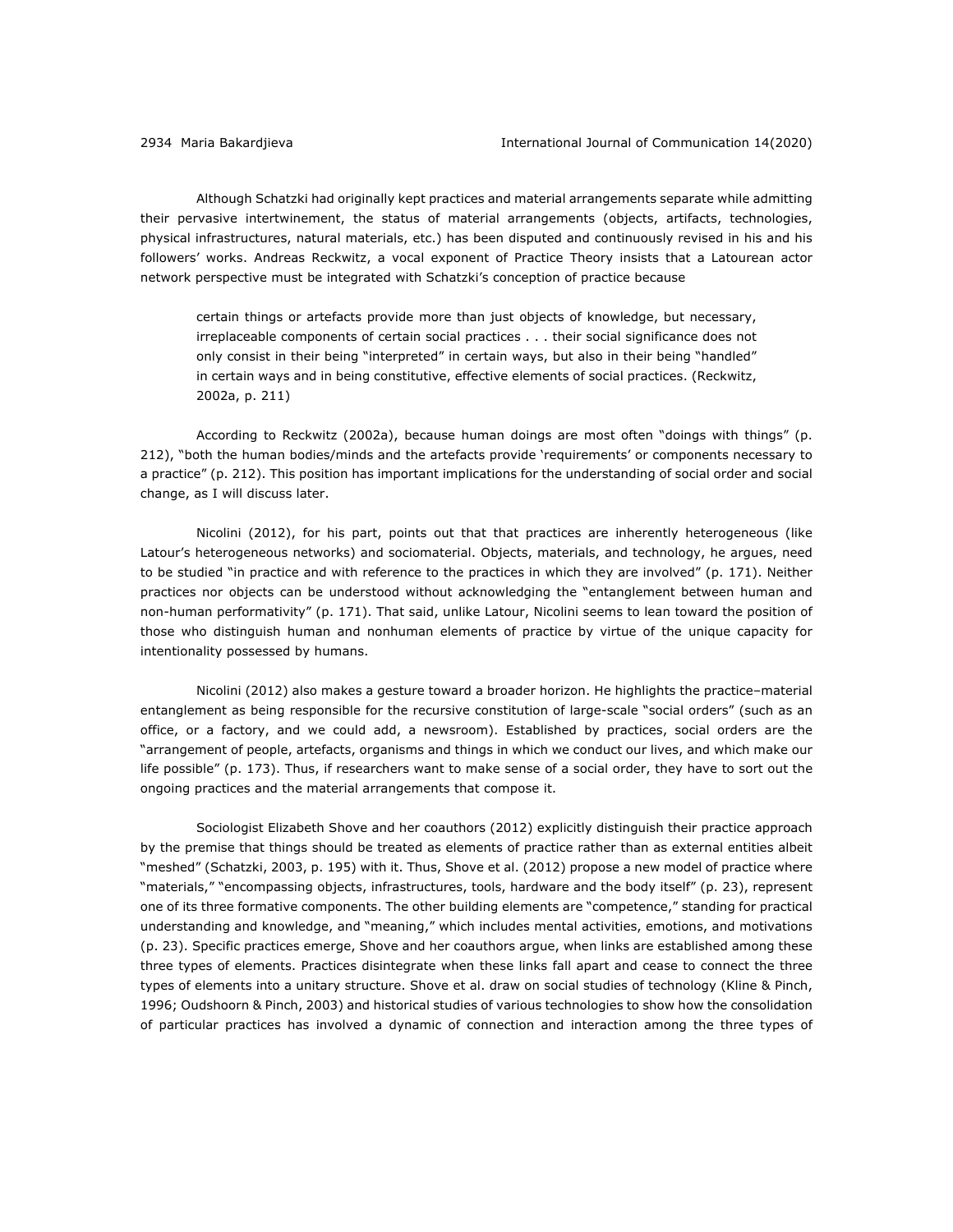elements. They go further to apply their model to the interactions among different practices that share common elements or are performed in close spatial and temporal proximity. Such practices form "bundles" and "complexes" when they come together in a "collaborative" relation. Or, they could compete over materials, meanings, and practitioners and weaken or displace one another.

Shove's model demonstrates how ideas stemming from Practice Theory could offer media studies a productive way of approaching communication technologies and devices in their capacity as "material things" without succumbing to technological determinism. Communication technologies and devices, one could propose, leaning on this application of Practice Theory, do affect social action, and potentially social order; however, they do it only to the extent that they become absorbed into the structures and ongoing dynamics of social practices. Sharing materials and things, colocation and cotemporality, overlapping meanings and competencies could consolidate distinct practices into stronger complexes and subtly, or fundamentally, reshape any one of them.

#### **Agency in Practice Theory and Why It Matters**

In contrast to some of the established traditions in media studies that see agents as the creative driving force behind the generation of meanings and hence the restructuring and regrouping of practices around media, Practice Theory sees agency differently: Human bodies are the carriers of the "doings and sayings" that constitute practice, but human intent, calculation, reflection and volition are held at bay: "By mobilizing its capacity to act intimately with the world, the body supports a view of intentional action that does not require the mediation of language, representations or decisions" (Rouse 2006, p. 513, as quoted in Nicolini, 2012, p. 168).

Meanings, teleoaffective structures, and background understanding as elements of practice are properties of the practice itself, not of the human practitioners who perform it. "An activity befalls the person whose performance it is," writes Schatzki (2012, p. 18). This is to say that people do not rationally conceptualize the motives and ends of their activities at a point located outside practice, but are always already thrown into a constellation of practices and get recruited by them. Meaning and identity, Nicolini (2012) argues,

necessarily emerge in practices and through practices, . . . what something means depends very much on the practice at hand and the intelligibility space constituted by it. Identity follows the same fate. Identity, understood as being intelligible as someone, is very much linked to the positions we occupy within the flow of activities we are involved in. (p. 177)

Thus, the dual nature of practice as entity and as performance draws humans into actions, the script of which they do not determine, but can only tweak. They remain knowledgeable actors and not dopes in the sense of being able to explain what they do (meaning), to show how it is done (practical know-how and competence), and to have a sense as to why they do it (teleoaffective structures). However, it is not up to them to reflect, critique, deconstruct, and intentionally change the blueprint of a practice. Avoiding "mentalism," intersubjectivism, and textualism (see Reckwitz, 2002b) is a central principle for Practice Theory: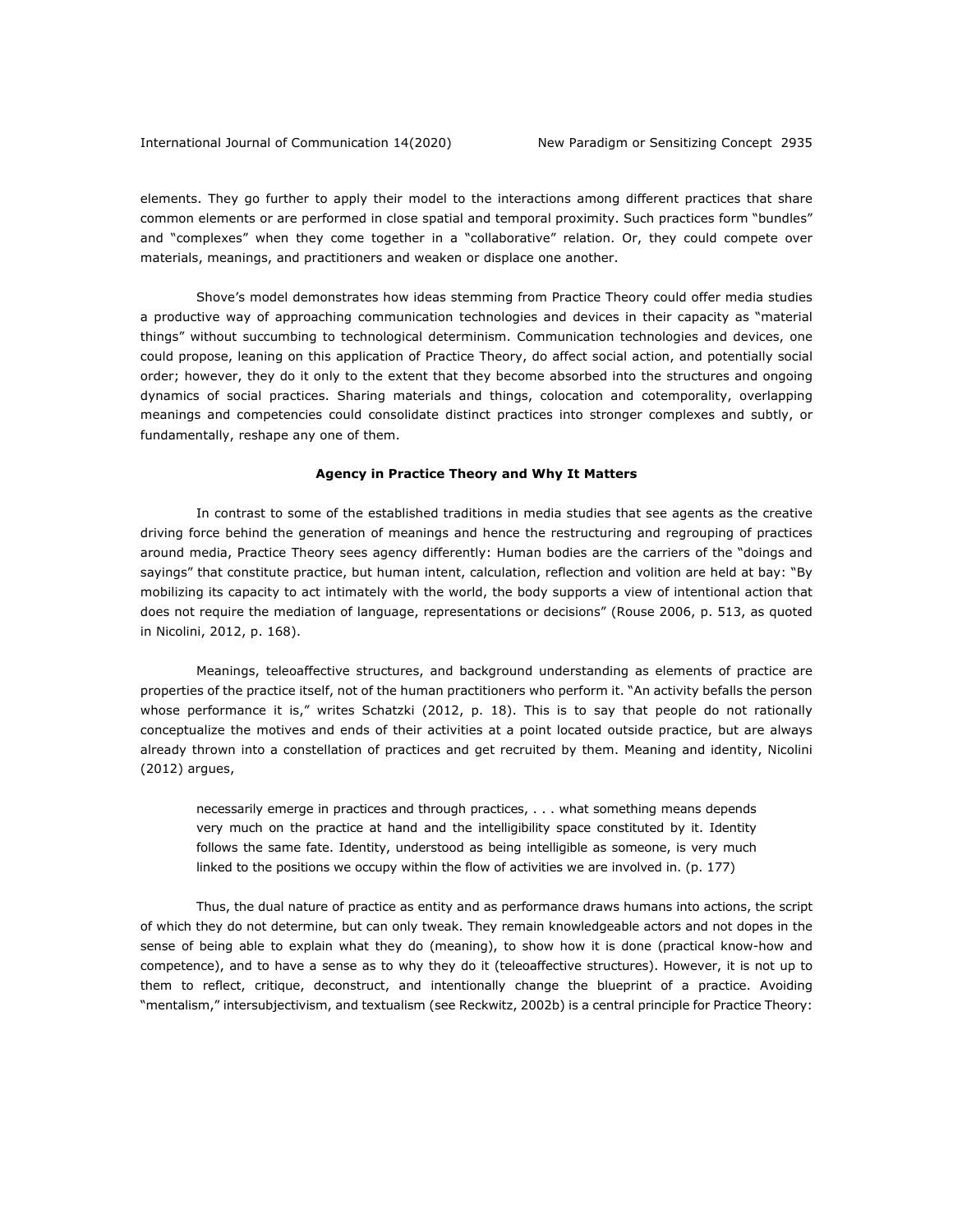Practice theory revises the hyperrational and intellectualized picture of human agency and the social offered by classical and highmodern social theories. Practice theory "decentres" mind, texts and conversation. Simultaneously, it shifts bodily movements, things, practical knowledge and routine to the centre of its vocabulary. . . . It invites us to regard agents as carriers of routinized, oversubjective complexes of bodily movements, of forms of interpreting, knowing how and wanting and of the usage of things. (Reckwitz, 2002b, p. 259)

Thus, in Practice Theory the role of agents is modest. They are "body/minds who 'carry' and 'carry out' social practices." Agency does not consist of script writing and directing, but lies in the mere performance of practices, which includes, Reckwitz (2002b) notes, "not only bodily, but also mental routines" (p. 256).

Is this decentering of mind, text, and conversation productive for media studies, and if so, in what way? Some approaches within the field, such as the examples of reception and domestication studies given above, have invested much effort in rescuing human agency from the surge of textual structuralism and technological determinism. Even political economy that is mainly preoccupied with economic and regulative structures labors under the premise of informing and enabling human "praxis" understood as an intentional and value-laden transformation of the world. In these approaches, agency has been sought in the generative moments of individual and collective experience, in what Hannah Arendt (1958) has called the "natality" uniquely defining the human condition. Practice Theory, in contrast, directs us to look for agency not in the gestures of resistance to received schemes of thought, the revolt against routine and the transcendence of inherited meaning horizons, but rather in their knowledgeable reproduction. It insists that agency is neither the possession of individuals and collectives, or of the system within which they operate, but is located in between: "Agency is, thus, necessarily the result of the swarming together of an array of entities and other practices that are manifested through doers (both human and non-human)" (Nicolini, 2012, p. 178).

Inarguably, this message of Practice Theory represents a safeguard against romantic views of agentic freedom and creativity. It compels us to recognize the formative workings of received recipes, routines, and material arrangements. It makes us take seriously the multiple agencies that should be accounted for—such as those of things, bodies, oversubjective mental schemes, and competencies. At the same time, it leaves very little space for conceptualizing transformation driven by reflection, critique, and normative aspirations.

The advice to always start from practices as they are enacted in local settings and trace their elements and interconnections offers a viable strategy for empirical research. Researchers could go on to identify and describe a variety of practices, bundles, complexes, and constellations and trace the mechanisms that hold them together. However, one may ask, what would be, the meaning of such a research practice, and what are its teleoaffective structures? Would it allow us to explain where the existing routinized meanings, competences, and background understandings came from? Would it give us the hope to discover ways of changing the status quo of existing constellations with a valued end in mind? Or will we be simply reproducing established academic patterns of doings and sayings? Is it not patently obvious that not all practices are the same, and that agency is differently constituted in the structures of different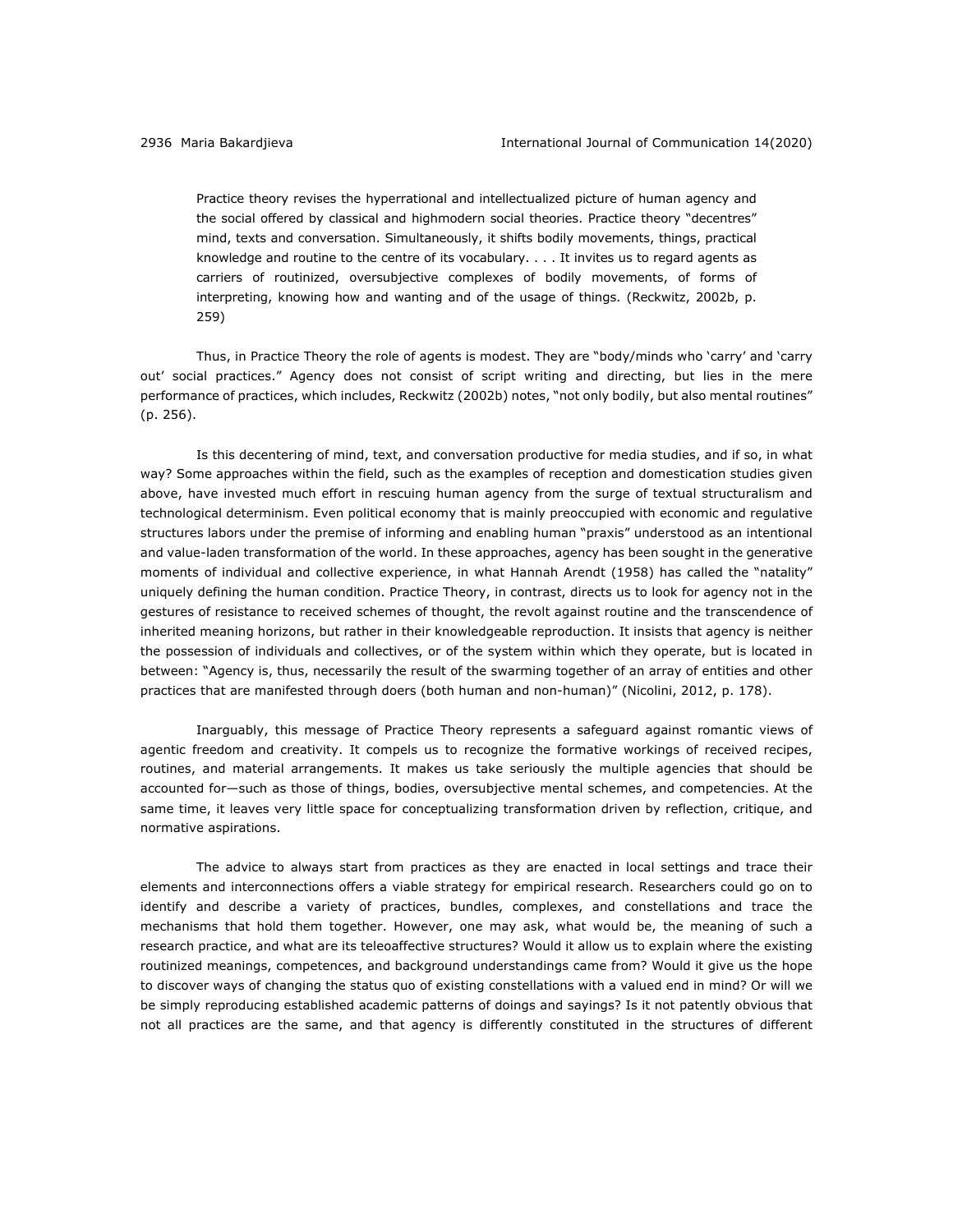practices? When it comes to the practices of creating an academic work, a work of art, a television newscast, or a lively conversation, we may want to be open and sensitive not only to bodily doings and routinized sayings, but to mental, textual and interactional processes and outcomes.

We would not be talking about Practice Theory if practice theoreticians had not opted to break the academic routine of following the tracks of accepted knowledge schemes and to conjure up a new set of meanings and horizons of understanding. It may be true that the performances of most people follow wellknown and unquestioned routines most of the time, but there certainly should be a way to envision an opening in our theoretical framework for intentional change of ongoing practices and for initiation of new practices by some agents some of the time. Thus, I argue that there is a need to develop conceptions of *practice breaking* and *practice making* that could be informed by the insights of Practice Theory while still recognizing the capacity of human agents to deconstruct and reconstruct social practices through intention, reflexivity, and interactively accomplished agreement.

#### **A Gray Ontology**

The conspicuous absence of discrimination and nuance in the conceptual model of practice offered by the best-known representatives of the school demonstrates that Practice Theory is not only a flat ontology. It is also a gray ontology. It has proposed no systematic way to differentiate practices beyond Schatzki's (1997) rather fuzzy distinction between integrative and dispersed practices. At the same time, there are interesting and suggestive propositions to be considered in cognate theoretical systems. Activity Theory (see Engeström, Reijo, & Raija-Leena, 1999), for example, distinguishes among activities, actions, and operations where operations are routinized and unreflexive bodily moves (e.g., shifting gears), actions are goal-directed and meaningful doings (driving), and activities are more complex, socially organized systems combining heterogeneous elements such as specific objects and objectives, rules, tools and communities of actors (commuting to work). In *The Practice of Everyday Life*, de Certeau (1984) famously sets apart strategies and tactics. Strategies are devised and implemented by subjects with will and power who have the capacity to create "a place that can be delimited as [their] own and serve as a base from which relations with an exteriority . . . can be managed" (pp. 35-36). Tactics, on the other hand, are the practices of those who operate on the terrain governed by the powerful. They can be inexhaustibly subversive, devious, and creative.

These examples suggest that practices can be categorized in various ways based on the centrality of different elements: practices where rules are formally encoded and enforced versus practices open to chance, choice, and variation; practices that are centered on particular artifacts versus practices where the objects involved are interchangeable; practices that require special competencies versus practices drawing on universal human faculties; practices driven by unreflexive routine versus practices where articulated meanings and teleoaffective elements are key. An elaborate typology of practices recognizing the varying degrees of centrality of the body, the mind, the material, and the textual could serve as a productive ground for negotiation and cooperation between the premises and principles of Practice Theory and the other "culturalist" (Reckwitz, 2002b, p. 245) schools of thought that it attempts to surpass and even write off. This could be of particular value to media and communication scholars because it would save them the effort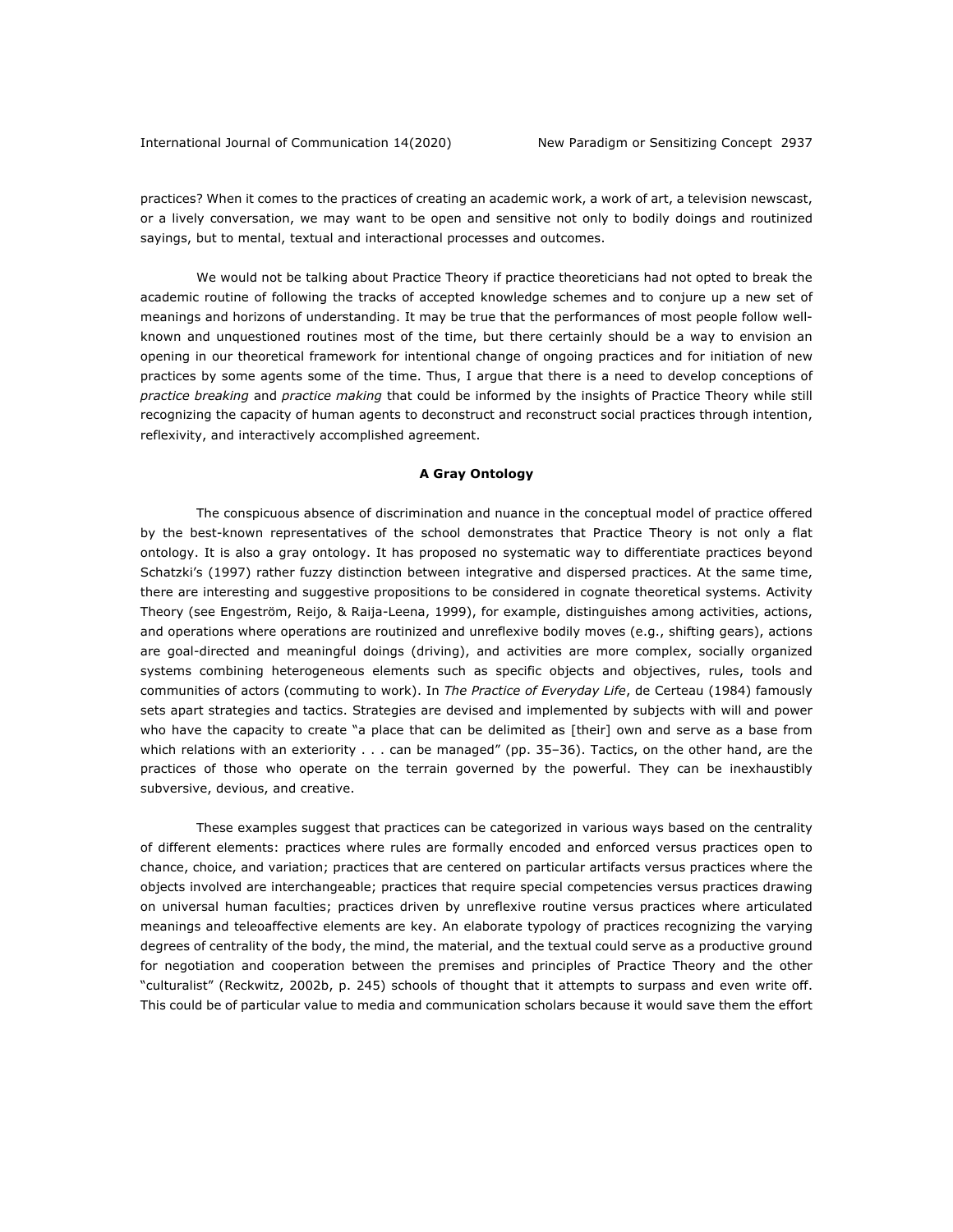of forcing the distinctive practices that constitute their object of study—textual, interactional, and cognitive as they are—under an unfitting common denominator.

Another reason to recognize that "not all practices are the same" (Watson, 2017, p. 180) is the endeavor to find a way to make room in Practice Theory for the analysis of power. Watson questions what I have called the gray ontology of Practice Theory worried by its demonstrable inability to engage issues of power. Adopting Foucault's definition of power as the "conduct of conduct," he argues that power is achieved "through practices which, while made of the same stuff as other practices, have distinctive characteristics not least resulting from the ways in which they are aligned over time" (p. 180). Echoing de Certeau's (1984) observations concerning strategies (cited above), Watson reminds us of the fact that some sites, organizations, and people hold "systematically advantageous positions amidst the associations, arrangements and alignments" of the practices comprising social life. Such actors and sites have the "distinctive capacity to act purposively in ways which shape action over distance and across locales of action" (p. 181). Watson explains this state of affairs by highlighting a peculiar type of practices such as "objective setting, managing, disciplining and incentivizing" that result in "aligning and disciplining the performance" of other practices (p. 181). He asks how systematic inequities in capacities to act are reproduced through the arrangements of practices and associations. To answer these quite sensible questions, it turns out, one needs concepts such as organizations, institutions of governing, and codified procedures sedimented and solidified over time (not lastly in texts). This means to recognize the reality of "large phenomena like companies, economies, states and ideologies" (p. 180) and admit that relying on Practice Theory alone to understand their ability to wield power would not do the job. Therefore, Watson proposes combining Practice Theory with actor network theory and Foucauldian governmentality. This advice is reminiscent of Foucault himself, who advocated for an "ascending analysis of power" that would start with an examination of the local "infinitesimal mechanisms" (practices) and climb up to "global processes and systems that find these mechanisms politically useful and economically profitable" (Foucault, 1980, p. 99).

Media and communication studies have a fine tradition of investigating the origins, mechanisms, and effects of power. Ideology, hegemony, discourse, structures of ownership, and monopolies of knowledge, are some of the metaphysical entities that have been invented and employed in these investigations. Instead of flushing these concepts (along with agency and structure) out of their vocabulary and pledging loyalty to a flat and gray ontology, media scholars could employ Practice Theory to ground these entities in the concrete embodied, materially and cognitively organized practices that constitute and perpetuate them.

#### **Media as Practice?**

Communication scholarship so far has signaled interest in the practice approach by opening conversations about the "media as practice" (Couldry, 2004) and "media practices" (see Hobart, 2010). Strictly speaking, from a Practice Theory perspective, both these are misnomers. If practices are indeed doings and sayings that are organized by structures of heterogeneous elements such as knowledge, competencies, and materials (to use Shove et al.'s, 2012, simplified model), then the media, obviously, cannot be practices. Talking about media practices is also problematic because although a medium (communication device) could be a material element of a certain practice (or a material arrangement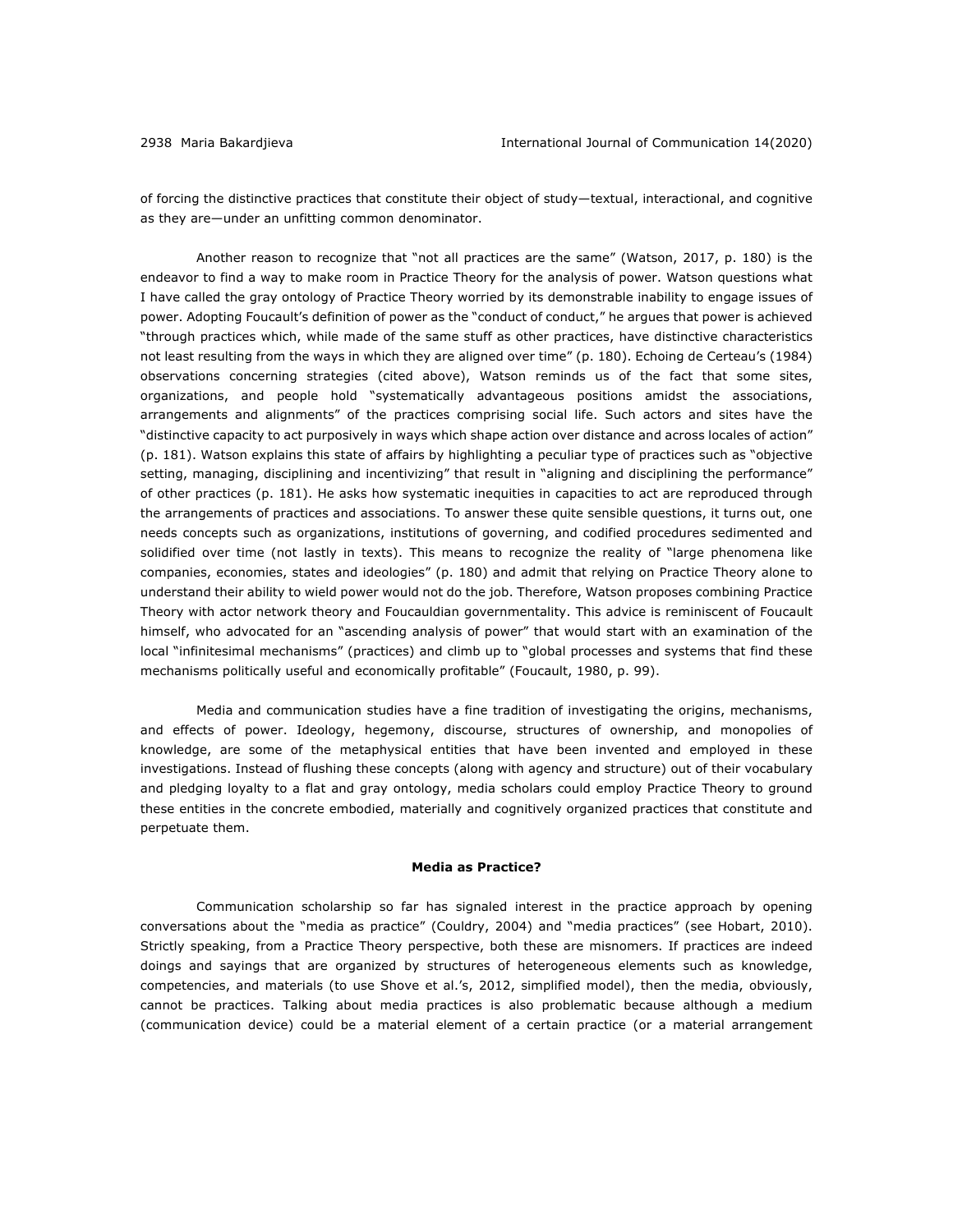bundled with it), it is only rarely that it would define the meaning and the teleoaffective structure of that practice. In terms of meaning and telos, the people who are e-mailing or phoning, for example, are always doing something that goes beyond the medium itself. The label "media practices" is only meaningful for us, the researchers, because we have chosen to focus on the material elements of a practice. (This points to the larger and yet to be tackled question of who should be entitled to identify and label concrete practices. The writings of the practice theorists I have reviewed offer no clear instructions.)

That said, the practices that include a communication device as their material element are numerous and growing in number. It is quite revealing to observe the ongoing bundling of multiple practices around the same communication device and how it enhances the collaboration and mutual consolidation among them. Sharing the same device, they get to share some competences and meanings, teleoaffective structures, and background understandings. Reading documents for work and sharing tweets on one's computer are very different practices anchored in the same device. They both involve some degree of computer literacy and dexterity (some kind of competence) and the background understanding of being connected and having immediate access to information. Because a practitioner can step in and out of them seamlessly in the same locality and in temporal proximity, these practices are likely to hang together and reinforce one another. They can also compete for the attention and involvement of the practitioner. Would it be accurate to label them "computer practices"? Possibly, but only in a certain context and for certain purposes. In fact, Practice Theory itself would likely discourage such a label because its objective is to accentuate the embodied doings and sayings, not any individual element of the structure that organizes them.

Apart from being material objects (devices, technologies, infrastructures), the media, as per Raymond Williams' (1974) definition unsurpassed in clarity and perceptiveness, are also institutions/organizations, and cultural forms. While talking about the media in this way may sound out of fashion to those who are eager to construe them as practice, there is no need to worry. A lot of work for Practice Theory can be found in cataloguing and deconstructing the practices that bring the social phenomena known as the media into appearance. Complexes of practices constitute the social orders of the newsroom, the editorial office, the reporters' desks, the managerial boardroom, the development lab, and the server farm. How these complexes hang together, fall apart, or expand into larger networks and constellations has been the stuff of multiple analyses of media organizations, production processes, and journalistic techniques long before the practice turn. Practice Theory could inform such studies and analyses by adding conceptual tools for refining the focus, drawing the links and avoiding overstatement of some elements of practice while neglecting others.

Media as cultural forms encompass the modality, narrative structure, and flow of the content they produce and distribute, but the notion of cultural form refers also to the practices of reception, consumption, and use (Bakardjieva, 2005, p. 72). Television cartoons produced to entertain children represent a cultural form in Williams' terms, but so does the domestic practice of using television for babysitting. Computer games constitute a cultural form anchored in computer technology, and so does the computer-game talk practiced by schoolboys (see Haddon, 1991). Note that not just the communication device, but media content too, whether it is visual, audio, or textual, can be seen as a material element of a practice. In general, tracing the connections among practices containing communication media and content as their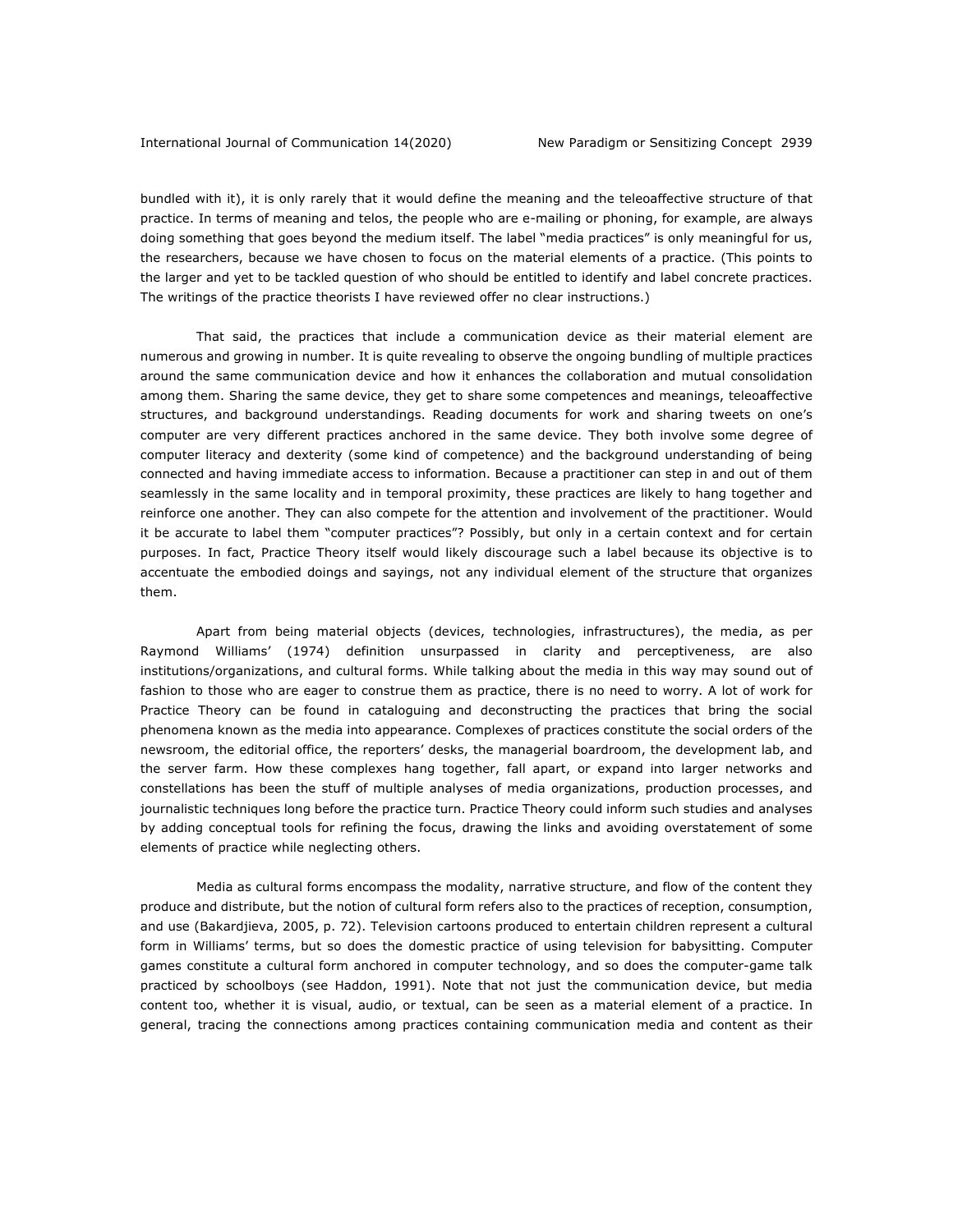constitutive element and the multifarious practices with which they are interknit in the everyday lives of consumers/users (e.g., listening to music or podcasts while commuting, playing a computer game when taking a break from an Excel document, checking friends' Instagram posts when sitting in class, telling one's friends in the pub about one's favorite vlog) can help assess their stability, their local and global effects, and potential for change.

Examining media as cultural forms and content from a Practice Theory perspective could take yet another interesting twist if we face the fact that the transportation of the cognitive, normative and teleoaffective elements of practices beyond the boundaries of immediate local settings is often performed by none other than the media. As Nicolini (2012) has noted, "practices can travel and be tentatively reproduced elsewhere in time and space without 'direct' contact," but rather with the help of "mediators (objects such as texts, representations, or prototypes)" (p. 232). Investigating how the media play that role would bring us back to paying attention to the textual and the discursive instead of discarding it as a vogue of the past. Communication media, we may find, are among those indispensable "translators" and "mediators" (Nicolini, 2012) that not only allow practices to spread beyond local settings and to recruit practitioners (Shove et al., 2012), but also serve as instruments facilitating the conduct of conduct (i.e., the exercise of power).

These possible routes that media research informed by Practice Theory could take would most likely generate valuable new insights. Thus, my argument is not a denial of the usefulness of Practice Theory for studying the media, but an attempt to determine more realistic and productive terms for the co-operation between the two fields. I believe that we should not be trying to study the "media as practice," which would be reductive, or "media practices" per se, which would be limiting the scope of our endeavor. The promise of productive cross-fertilization rather lies in the idea of studying the media as media in their (at least) three-fold capacity as technologies, institutions, and cultural forms while focusing explicitly on the practices that produce them on the one hand, and on those that they help organize on the other.

#### **Bringing It All Back Home**

Practice Theory supplies us with an elaborate conceptualization of what a practice is and with a detailed manual for identifying its elements. It helps moderate our views on rational agency and free will. It reminds us of the inextricable entwinement among material things and human bodies and action, and the inadequacy of any attempts to treat them in isolation. That said, its tendency to dissuade researchers from lifting their eyes above the meso level could reduce research to providing inventories and detailed descriptions of practices occurring in various areas of social life. Useful as that might be, I believe it would thwart our ability to understand those areas against a broader horizon, let alone to envision and advocate change.

What bigger picture of the social can our study of practices add up to? What can be done about it? These are the persisting questions that academic research is bound to address in its ongoing efforts of advancing human praxis. Here is where media studies may want to ignore the advice of practice theoreticians to never climb to a level above the immediately observed doings and sayings. We do not need to invent metaphysical entities to recognize the regularities at work across bundles and constellations of practices. Such entities have already been invented and have proven their utility. Instead of committing to Practice Theory as an exclusivist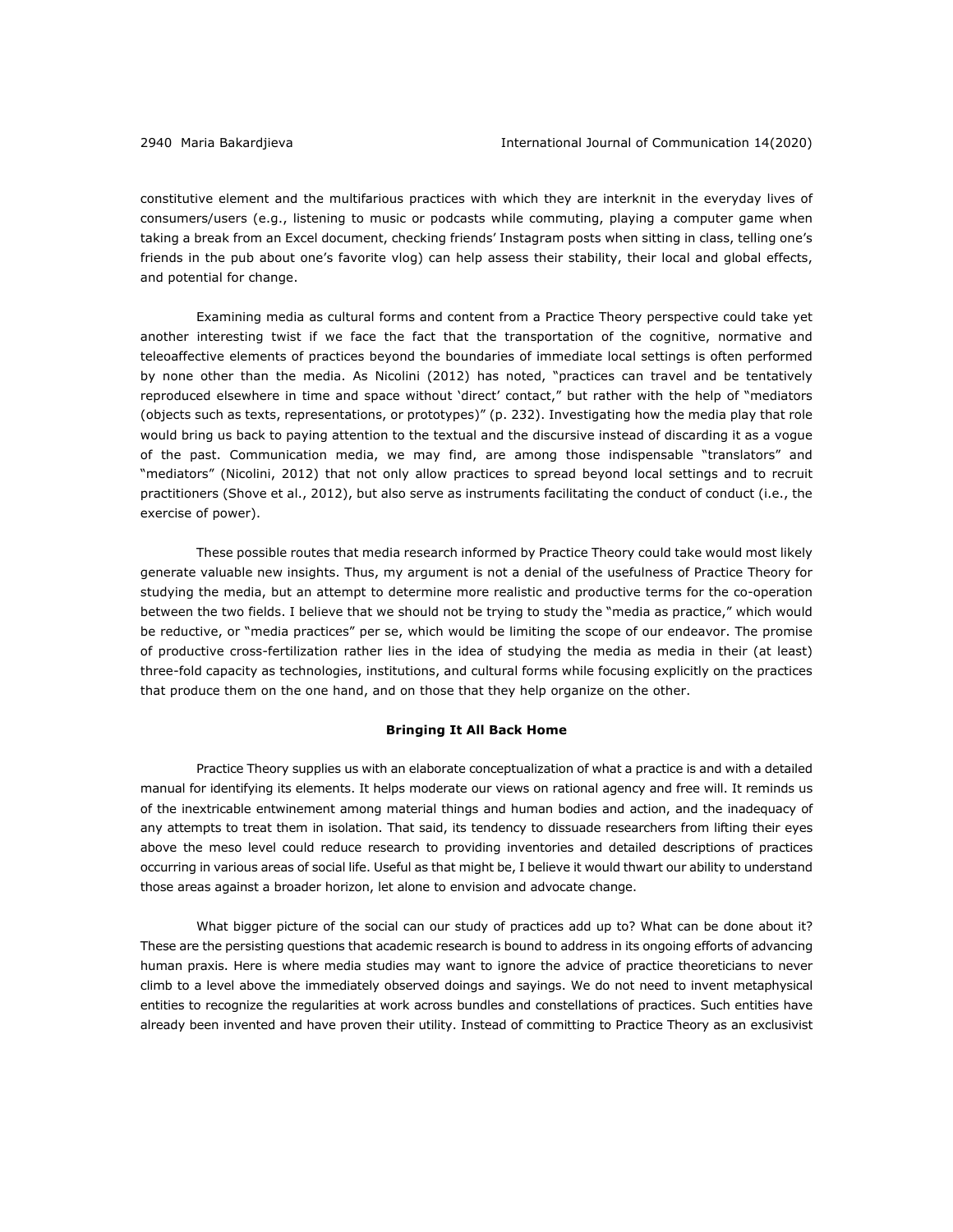new paradigm, one that purges old wisdom from the field, we could add the lens it has painstakingly developed as a sensitizing device to a larger and more sophisticated, even though eclectic, optical apparatus.

Doing that, I believe, would allow us to see that instead of constructing a blurry new lexicon to denote larger social phenomena we could turn back and join the insights gained from Practice Theory with Gidden's concept of institutions as structures of rules, resources, and recurrent practices that are relatively more robust and thus able to produce far-reaching consequences across space and time. Or we could consider pairing the original sensitizing concepts offered by Practice Theory with Bourdieu's concept of the social "field" resembling a hierarchically organized game where explicit and implicit rules, norms, and agents' positions, habitus and capital orchestrate action. How is the organization of a social field, for example the political field, affected, we could ask when new media technologies and devices come to alter the communication practices occurring in it? Another possible route is to follow Foucault's example where the analysis of disciplining micropractices ascends to the level of historical regimes of truth, discourse, and power. Taking cues from Taylor, we could look into the interplay between practices and what he calls "the social imaginary." Social imaginaries are richly layered, Taylor (2002) argues. They comprise the understanding of concrete practices as right or wrong, the ideal serving as a yardstick for this determination, and beyond that ideal, a more general sense of a "moral or metaphysical order" (p. 107). Clearly, social imaginaries can be seen as providing the cognitive and normative elements of practices and as coevolving in conjunction with them.

These are only a few directions among the many possibilities for creative blending that would enhance Practice Theory's capacity for dealing with the perennial questions of social theory and research, all of which have their projections in media and communication studies: questions concerning social order and conflict, power, emancipation, evolution, and revolution (among others). Theorizing and investigating practices differently associated with the media, I believe, should not attempt to trump and try to replace all theory that came before it, but instead should aim to find the proper place of the new perspectives and propositions among the preexisting ones in the name of mutual enhancement. If new social phenomena (which themselves represent smaller or bigger practice-arrangement bundles) arise out of the emergence of some "new combinations of doings and sayings, rules, teleologies, understandings, material arrangements, and relations between practices and arrangements" as Schatzki (2011, p. 7) maintains, the goal of research is not simply to describe these new combinations, but to trace the factors and forces that make their emergence possible and to project their broader social consequences. For that, we need a multilayered understanding of society that saves a place for some degree of human agency and reflexivity. We may agree with Foucault that "people know what they do; they frequently know why they do what they do; but what they don't know is what what they do does" (quoted in Dreyfus & Rabinow, 1982, p. 187; quoted in Ortner, 1984, p. 157). Yet as scholars, we are destined to never give up the struggle for understanding what people's doings (and sayings) do, and how it could be otherwise.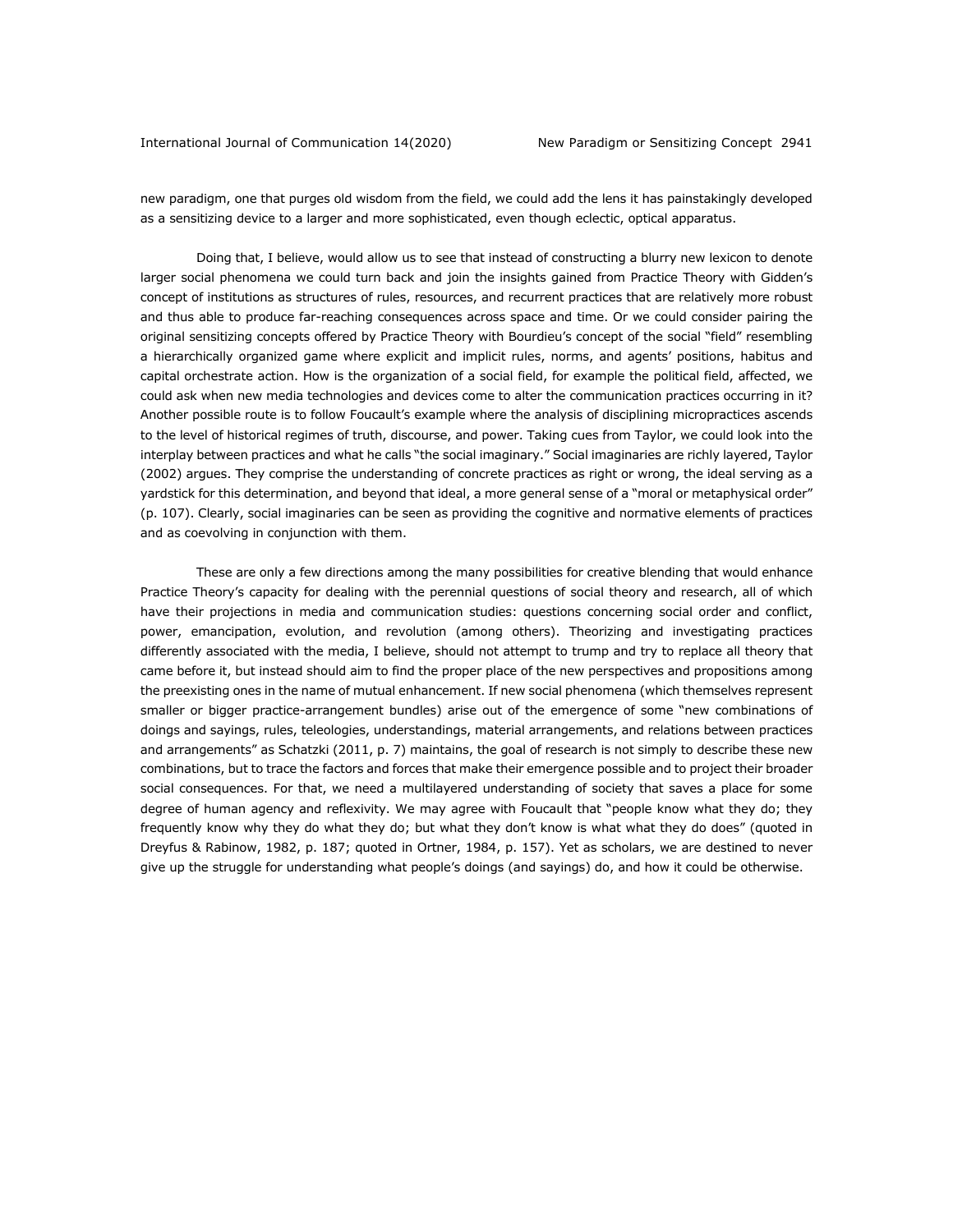2942 Maria Bakardjieva International Journal of Communication 14(2020)

# **References**

Arendt, H. (1958). *The human condition*. Chicago, IL: University of Chicago Press.

- Bakardjieva, M. (2005). *Internet society: The Internet in everyday life*. London, UK: SAGE Publications.
- Bakardjieva, M., & Smith, R. (2001). The Internet in everyday life: Computer networking from the standpoint of the domestic user. *New Media & Society*, *3*(1), 67–83.
- Berker, T., Hartmann, M., Punie, Y., & Ward, K. J. (2006). *Domestication of media and technology*. Maidenhead, UK: Open University Press.
- Blumer, H. (1954). What is wrong with social theory. *American Sociological Review, 18*, 3–10.
- Blumler, J. G., & Katz, E. (1974). *The uses of mass communications: Current perspectives on gratifications research*. Beverly Hills, CA: SAGE Publications.
- Bräuchler, B., & Postill, J. (Eds.). (2010). *Theorising media and practice*. New York, NY: Berghahn.
- Couldry, N. (2004). Theorising media as practice. *Social Semiotics*, *14*2, 115–132. doi:10.1080/1035033042000238295.
- Couldry, N. (2010). Theorizing media as practice. In B. Bräuchler & J. Postill, *Theorising media and*  practice (pp. 35-54). New York, NY: Berghahn.
- de Certeau, M. (1984). *The practice of everyday life*. Berkeley, CA: University of California Press.
- Dreyfus, H. L., & Rabinow, P. (1982). *Michel Foucault: Beyond structuralism and hermeneutics*. Chicago: University of Chicago Press.
- Engeström, Y., Reijo, M., & Raija-Leena, P.-G. (1999). *Perspectives on activity theory*. Cambridge, UK: Cambridge University Press.
- Foucault, M. (1980). Two lectures. In C. Gordon (Ed.), *Power/knowledge: Selected interviews and other writings,* 1972–1977 (pp. 78–108). New York, NY: Pantheon Books.
- Hobart, M. (2010). What do we mean by "media practices"? In B. Bräuchler, & J. Postill (Eds.), *Theorising media and practice* (pp. 55–75). Oxford: Berg.
- Haddon, L. (1991). Researching gender and home computers. In K. Sorensen & A.-J. Berg (Eds.), *Technology and everyday life: Trajectories and transformations* (Report No. 5, pp. 89–108). Oslo, Norway: NAVF-NTNF-NORAS.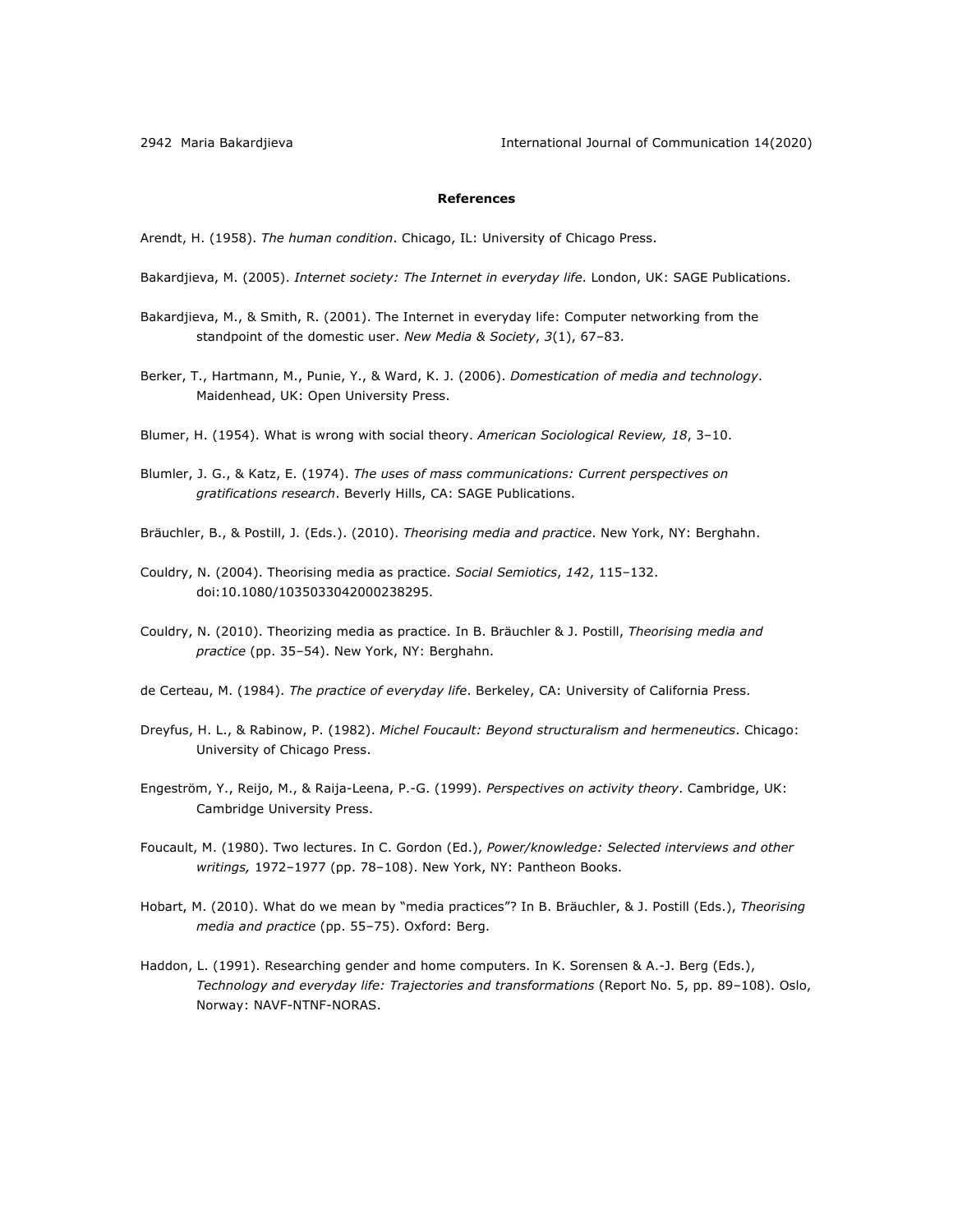- Hui, A., Schatzki, T., & Shove, E. (2017). Introduction. The nexus of practice: Connections, constellations, practitioners. In A. Hui, T. Schatzki, & E. Shove (Eds.), *The nexus of practices: Connections, constellations, practitioners*. London, UK: Routledge.
- Katz, E., Blumler, J. G., & Gurevitch, M. (1974). Utilization of mass communication by the individual. In J. G. Blumler & E. Katz (Eds.), *The uses of mass communications: Current perspectives on gratifications research* (pp. 19–32). Beverly Hills, CA: SAGE Publications.
- Kline, R., & Pinch, T. (1996). Users as agents of technological change: The social construction of the automobile in the rural United States. *Technology and Culture, 37*(4), 763–795.
- Kuhn, T. (1962/1970). *The structure of scientific revolutions* (2nd ed., enlarged). Chicago, IL: University of Chicago Press.
- Latour, B. (2005). *Reassembling the social—An introduction to actor-network theory*. Oxford, UK: Oxford University Press.
- McCay-Peet, L., & Quan-Haase, A. (2017). What is social media and what questions can social media research help us answer? In L. Sloan & A. Quan-Haase (Eds.), *SAGE handbook of social media research methods* (pp. 13‒26)*.* Los Angeles, CA: SAGE Publications.
- McQuail, D. (2010). *McQuail's mass communication theory* (6th ed.). New Delhi: SAGE Publications.
- Miller, D., & Slater, D. (2000). *The Internet: An ethnographic approach*. Oxford, UK: Berg.
- Morley, D. (1980). *The "nationwide" audience: Structure and decoding*. London, UK: BFI.
- Morley, D. (1986). *Family television: Cultural power and domestic leisure*. London, UK: Routledge.
- Morley, D., & Brundson, C. (1999). *The nationwide television studies.* London, UK: Routledge.
- Nicolini, D. (2012). *Practice theory, work, and organization: An introduction*. Oxford, UK: Oxford University Press.
- Ortner, S. B. (1984). Theory in anthropology since the sixties. *Comparative Studies in Society and History*, *26*(1), 126–166.
- Oudshoorn, N., & Pinch, T. (2003). Introduction: How users and non-users matter. In N. Oudshoorn & T. Pinch (Eds.), *How users matter: The co-construction of users and technologies* (pp. 1 ‒25). Cambridge, MA: MIT Press.
- Pentzold, C. (2016, June). *Completing the practice turn in culturalist studies of communication and media*. Paper presented at the ICA Annual Conference, Fukuoka, Japan.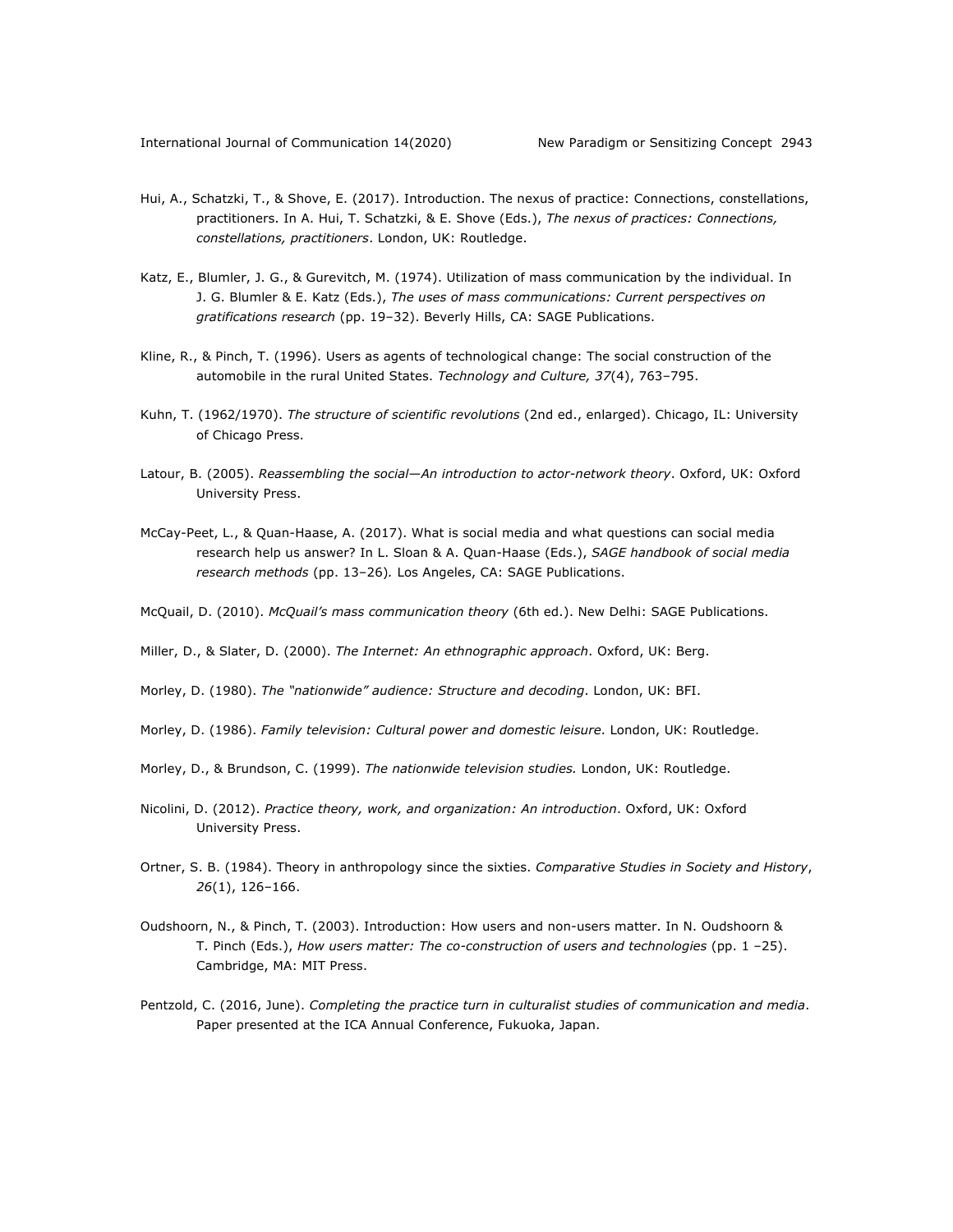- Postill, J. (2010). Introduction: Theorising media and practice. In B. Bräuchler & J. Postill (Eds.), *Theorising media and practice* (pp. 1‒32). Oxford, UK: Berghahn Books.
- Radway, J. (1984). *Reading the romance: Women, patriarchy and popular literature*. Chapel Hill, NC: University of North Carolina Press.
- Reckwitz, A. (2002a). The status of the "material" in theories of culture: From "social structure" to "artefacts." *Journal for the Theory of Social Behaviour*, *32*(2), 195–217.
- Reckwitz, A. (2002b). Toward a theory of social practices. *European Journal of Social Theory*, *5*(2), 243–263.
- Schatzki, T. (2011). Where the action is (on large social phenomena such as sociotechnical regimes). Working paper 1, November 2011. *Sustainable Practices Research Group*. Retrieved from http://www.sprg.ac.uk/uploads/schatzki-wp1.pdf
- Schatzki, T. (2016). Practice theory as flat ontology. In G. Spaargaren, D. Weenink, & M. Lamers (Eds.), *Practice theory and research: Exploring the dynamics of social life* (pp. 28–43). London, UK: Routledge.
- Schatzki, T. R. (1996). *Social practices: A Wittgensteinian approach to human activity and social life*. New York: Cambridge University Press.
- Schatzki, T. R. (1997). Practices and actions: A Witgensteinian critique of Bourdieu and Giddens. *Philosophy of the Social Sciences*, *27*(3), 283–308.
- Schatzki, T.R. (2003). A new societist social ontology. *Philosophy of the Social Sciences*, *33*(2), 174–202.
- Schatzki, T. R. (2012). A primer on practices: Theory and research. In J. Higgs, R. Barnett, S. Billett, M. Hutchings, & F. Trede (Eds.), *Practice-based education: Perspectives and strategies* (pp. 13– 26). Rotterdam, The Netherlands: Sense.
- Shove, E., Pantzar, M., & Watson M. (2012). *The dynamics of social practice: Everyday life and how it changes*. Los Angeles, London, New Delhi, Singapore, Washington DC: SAGE Publications.
- Silverstone, R. (1994). *Television and everyday life*. London, UK: Routledge.
- Silverstone, R. (2005). *Media technology and everyday life in Europe: From information to communication*. Aldershot: Ashgate.
- Silverstone, R., & Haddon, L. (1996). Design and the domestication of information and communication technologies: Technical change and everyday life. In R. Mansell & R. Silverstone (Eds.),